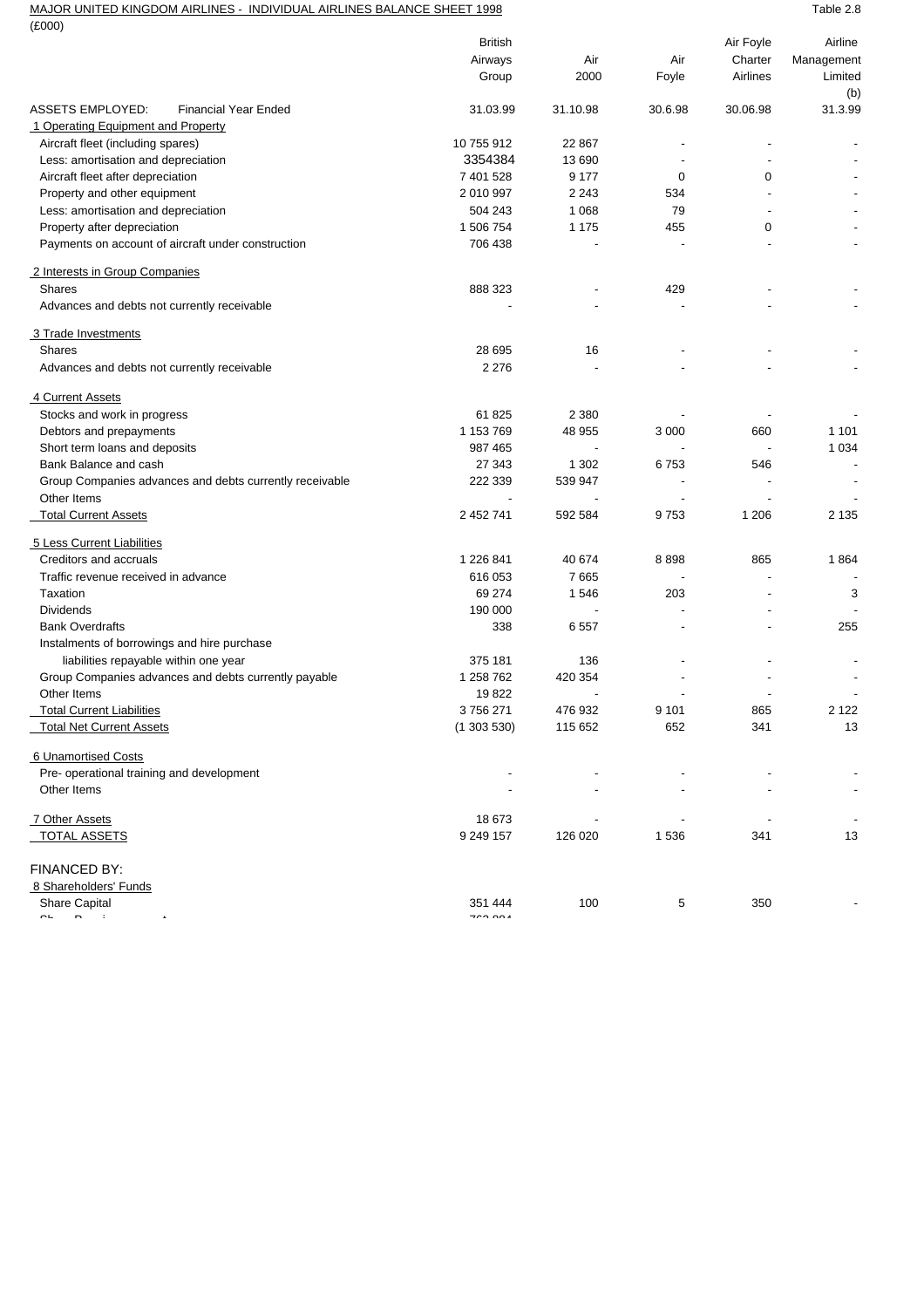Table 2.8 cont

| Airtours       |                          |            |                          | <b>British</b> | <b>British</b> | <b>British</b>                  | <b>British</b>           |
|----------------|--------------------------|------------|--------------------------|----------------|----------------|---------------------------------|--------------------------|
| International  | Airworld                 | Atlantic   | <b>Britannia</b>         | Mediterranean  | Midland        | Regional                        | World                    |
| Airways Ltd    | Aviation                 | Airways(a) | Airways                  | Airways        | Airways        | Airlines                        | Airlines                 |
| 30.9.98        | 31.12.98                 | 31.12.98   | 31.12.98                 | 30.03.99       | 31.12.98       | 31.12.97                        | 31.12.98                 |
| 42 552         | 328                      | 2 4 8 8    | 175 641                  | 1686           | 128 700        | 44 237                          | 24 719                   |
| 10 687         | 111                      | 777        | 40 155                   | 708            | 22 271         | 3 4 8 5                         | 3738                     |
| 31 865         | 217                      | 1711       | 135 486                  | 978            | 106 429        | 40 752                          | 20 981                   |
| 4 2 4 5        | 190                      | 2 0 8 7    | 101 040                  | 760            | 95 679         | 755                             | 484                      |
| 1466           | 56                       | 1 2 8 6    | 54 045                   | 434            | 38 615         | 377                             | 367                      |
| 2779           | 134                      | 801        | 46 995                   | 326            | 57 064         | 378                             | 117                      |
|                |                          |            | 28 1 29                  |                | 12 3 34        |                                 |                          |
|                |                          |            |                          |                |                |                                 |                          |
|                |                          |            | 6818                     |                | 1983           |                                 |                          |
|                |                          |            |                          |                |                |                                 |                          |
|                |                          |            |                          |                |                |                                 | 92                       |
|                |                          |            |                          |                |                |                                 |                          |
| 2 2 1 2        |                          | 146        | 15 042                   | 53             | 9971           | 1 1 9 2                         | 1 1 9 2                  |
| 20 023         | 5 2 4 7                  | 4 0 9 8    | 29 9 20                  | 4 4 4 8        | 73 250         | 15 846                          | 1969                     |
| $\overline{a}$ |                          | 139        | $\overline{\phantom{a}}$ | 3 4 7 8        |                | 9652                            | 481                      |
| 10 4 49        | 3 1 0 8                  | 343        | 1414                     | $\overline{a}$ | 31 274         | 1845                            | 422                      |
| 179 266        | 3 3 3 2                  | 384        | 142 110                  |                |                | 11 540                          | $\overline{\phantom{a}}$ |
| 4 2 9 7        | $\overline{a}$           |            | $\overline{\phantom{a}}$ |                |                |                                 | 2583                     |
| 216 247        | 11 687                   | 5 1 1 0    | 188 486                  | 7979           | 114 495        | 40 075                          | 6647                     |
| 60 001         | 5896                     | 1 0 4 2    | 68 485                   | 7414           | 137 189        | 18740                           | 3 6 6 8                  |
| 11             | 464                      |            |                          | 217            |                | 7 2 8 9                         |                          |
| 4 2 4 2        | 850                      | 211        | 3 1 7 0                  | 142            | 4 0 5 9        | 202                             | 708                      |
| 38 000         | $\overline{\phantom{a}}$ |            | 20 153                   | $\overline{a}$ |                |                                 |                          |
|                |                          |            | 330                      |                |                |                                 |                          |
|                |                          |            | 2 0 4 0                  |                |                |                                 | 1738                     |
| 105 134        | 296                      | 2 0 0 6    | 85 866                   |                | 4 4 6 3        | 15 3 25                         | 2706                     |
| 207 388        | 7 506                    | 3 2 5 9    | 180 044                  | 7773           | 145 711        | 41 556                          | 8820                     |
| 8859           | 4 181                    | 1851       | 8 4 4 2                  | 206            | (31216)        | (1481)                          | (2173)                   |
|                |                          |            |                          |                |                |                                 |                          |
|                |                          |            |                          |                |                |                                 |                          |
| 14 173         |                          |            | 5 1 7 9                  |                |                |                                 |                          |
| 57 676         | 4 5 3 2                  | 4 3 6 3    | 231 049                  | 1510           | 146 594        | 39 649                          | 19 017                   |
|                |                          |            |                          |                |                |                                 |                          |
| 438            |                          | 750        | 118 615                  | 12 841         | 13 080         | 100<br>$\overline{\phantom{a}}$ | 872                      |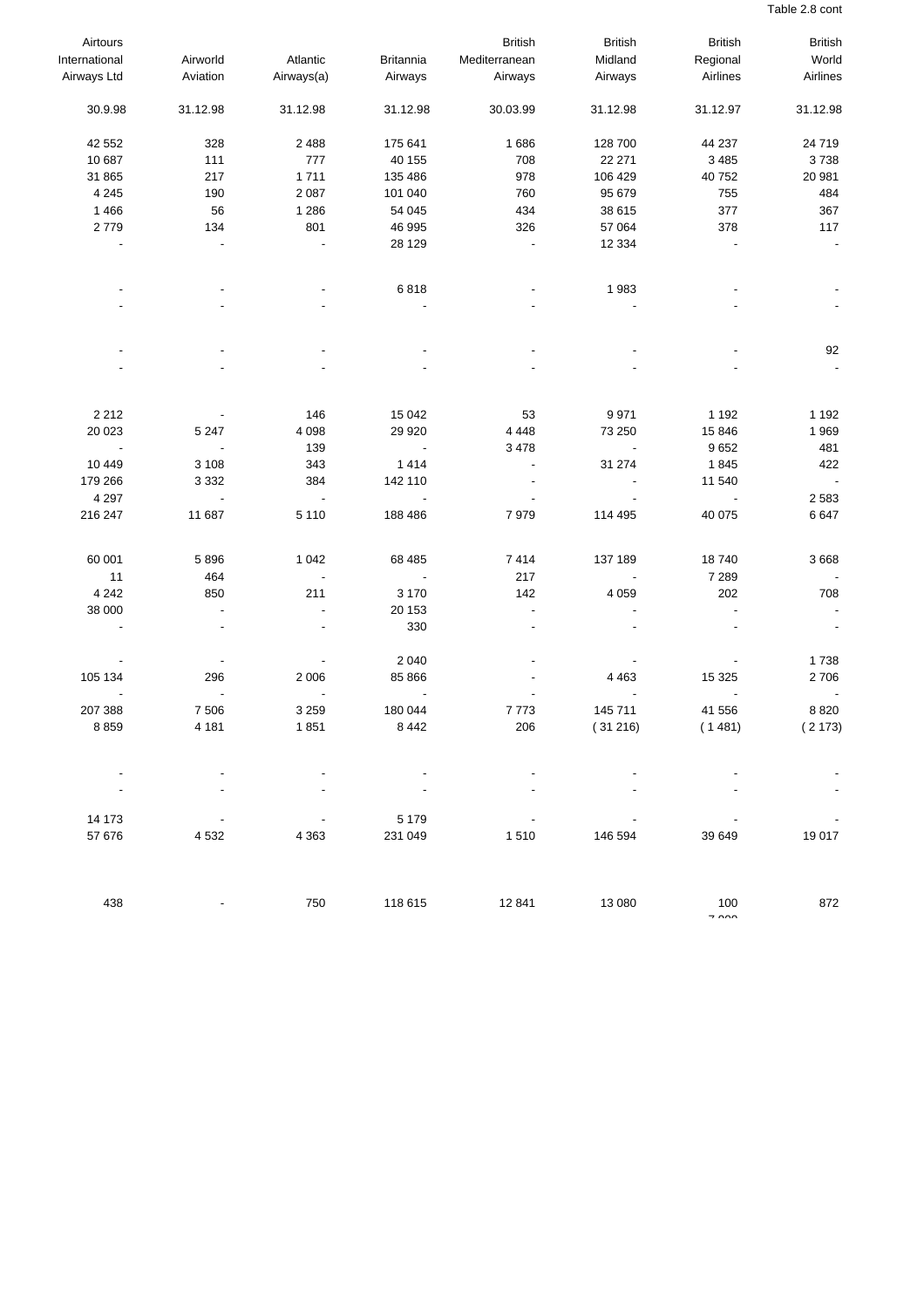## MAJOR UNITED KINGDOM AIRLINES - INDIVIDUAL AIRLINES BALANCE SHEET 1998 TABLE 1998

| $(\text{\pounds}000)$                                   |                |            |                          |                          |                          |
|---------------------------------------------------------|----------------|------------|--------------------------|--------------------------|--------------------------|
|                                                         | <b>Brymon</b>  |            | Channel                  | City Flyer               | Debonair                 |
|                                                         | Airways        | Caledonian | <b>Express</b>           | Express                  | Airways                  |
|                                                         | Limited        | Airways    | <b>Air Services</b>      | Ltd                      | Limited                  |
| <b>ASSETS EMPLOYED:</b><br><b>Financial Year Ended</b>  | 31.03.99       | 31.12.98   | 31.03.99                 | 31.03.99                 | 31.03.99                 |
| 1 Operating Equipment and Property                      |                |            |                          |                          |                          |
| Aircraft fleet (including spares)                       | 19 295         | 42 0 24    |                          | 5478                     | 9 2 4 9                  |
| Less: amortisation and depreciation                     | 11 715         | 23 962     |                          | 770                      | 2 277                    |
| Aircraft fleet after depreciation                       | 7580           | 18 062     |                          | 4708                     | 6972                     |
| Property and other equipment                            | 2 0 9 3        | 10 969     | 3 1 7 1                  | 2841                     | 1 1 8 6                  |
| Less: amortisation and depreciation                     | 659            | 3884       | 1872                     | 1 1 6 4                  | 555                      |
| Property after depreciation                             | 1 4 3 4        | 7 0 8 5    | 1 2 9 9                  | 1677                     | 631                      |
| Payments on account of aircraft under construction      |                |            |                          |                          |                          |
| 2 Interests in Group Companies                          |                |            |                          |                          |                          |
| <b>Shares</b>                                           |                | 50         |                          |                          |                          |
| Advances and debts not currently receivable             |                |            |                          |                          |                          |
| 3 Trade Investments                                     |                |            |                          |                          |                          |
| <b>Shares</b>                                           |                |            |                          |                          |                          |
| Advances and debts not currently receivable             |                |            |                          |                          |                          |
| 4 Current Assets                                        |                |            |                          |                          |                          |
| Stocks and work in progress                             | 1726           | 868        | 1 3 3 0                  | 5483                     | 34                       |
| Debtors and prepayments                                 | 2828           | 28 25 6    | 5 1 1 9                  | 15 402                   | 6778                     |
| Short term loans and deposits                           |                |            | 257                      |                          | 563                      |
| Bank Balance and cash                                   | 3 2 6 9        | 3 1 9 6    | 6992                     | 17419                    | 3693                     |
| Group Companies advances and debts currently receivable | 15 932         |            |                          |                          | 415                      |
| Other Items                                             |                |            |                          |                          |                          |
| <b>Total Current Assets</b>                             | 23 755         | 32 3 20    | 13 698                   | 38 304                   | 11 483                   |
| 5 Less Current Liabilities                              |                |            |                          |                          |                          |
| Creditors and accruals                                  | 9937           | 25 8 68    | 6 3 4 3                  | 20 161                   | 10 145                   |
| Traffic revenue received in advance                     | $\blacksquare$ | 1520       |                          | 3 3 8 4                  | 8659                     |
| Taxation                                                |                | 570        | 1 5 6 9                  | 329                      |                          |
| <b>Dividends</b>                                        |                |            |                          |                          |                          |
| <b>Bank Overdrafts</b>                                  | 256            |            | 222                      |                          |                          |
| Instalments of borrowings and hire purchase             |                |            |                          |                          |                          |
| liabilities repayable within one year                   |                |            | $\overline{\phantom{a}}$ | 1 1 5 2                  | 710                      |
| Group Companies advances and debts currently payable    | 2 4 9 4        | 13 937     | 41                       |                          |                          |
| Other Items                                             |                |            |                          |                          |                          |
| <b>Total Current Liabilities</b>                        | 12 687         | 41895      | 8 1 7 5                  | 25 0 26                  | 19514                    |
| <b>Total Net Current Assets</b>                         | 11 068         | (9575)     | 5 5 2 3                  | 13 278                   | (8031)                   |
| 6 Unamortised Costs                                     |                |            |                          |                          |                          |
| Pre- operational training and development               |                |            |                          | 520                      |                          |
| Other Items                                             |                |            |                          | 13                       | $\overline{\phantom{a}}$ |
| 7 Other Assets                                          | ÷              |            |                          | $\overline{\phantom{a}}$ | 1576                     |
| <b>TOTAL ASSETS</b>                                     | 20 082         | 15 622     | 6822                     | 20 196                   | 1 1 4 8                  |
| FINANCED BY:                                            |                |            |                          |                          |                          |
| 8 Shareholders' Funds                                   |                |            |                          |                          |                          |
| Share Capital                                           | 3565           | 1 300      | 250                      | 252                      | 403                      |
| $\ddot{\phantom{1}}$<br>$\overline{\phantom{0}}$        |                |            |                          | $\sim$                   |                          |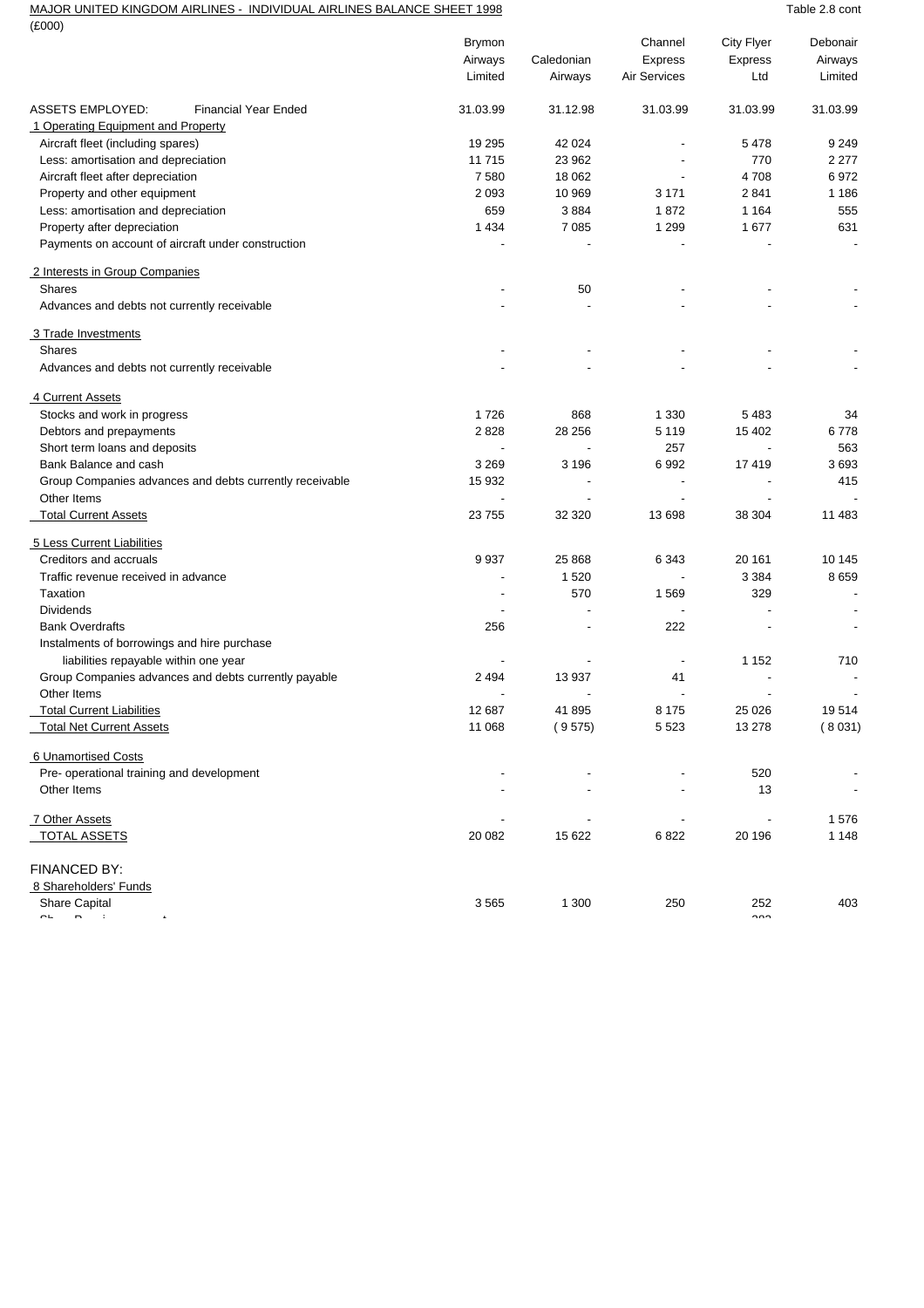Table 2.8 cont

| EasyJet                  | Emerald                  |                          | Flying                   |                          | Heavylift                | Jersey                   |         |
|--------------------------|--------------------------|--------------------------|--------------------------|--------------------------|--------------------------|--------------------------|---------|
| Airline                  | Airways                  | European Air             | Colours                  | GB                       | Cargo                    | European                 | KLM uk  |
| Company Ltd              | Limited                  | Charter                  | Airline                  | Airways                  | Airlines                 | Airways (UK)             |         |
| 30.09.98                 | 31.08.98                 | 31.12.98                 | 31.12.98                 | 31.03.99                 | 31.12.98                 | 31.03.99                 | 31.3.98 |
| 1 4 0 2                  | 9 3 3 3                  | 2 9 3 9                  |                          | 38 042                   |                          | 53 702                   | 186 468 |
| 218                      | 1 0 3 9                  | 1730                     |                          | 2673                     |                          | 22 152                   | 68733   |
| 1 1 8 4                  | 8 2 9 4                  | 1 2 0 9                  |                          | 35 369                   |                          | 31 550                   | 117 735 |
| 2 1 2 5                  | 872                      | 1 5 4 4                  | 1679                     | 3 0 7 1                  | 1 4 0 3                  | 10 830                   | 11 334  |
| 708                      | 280                      | 330                      | 571                      | 1752                     | 1 0 8 4                  | 6 2 5 8                  | 5 5 2 8 |
| 1 4 1 7                  | 592                      | 1 2 1 4                  | 1 1 0 8                  | 1 3 1 9                  | 319                      | 4572                     | 5 8 0 6 |
| $\blacksquare$           | $\blacksquare$           |                          |                          |                          |                          |                          |         |
|                          | 132                      |                          |                          |                          |                          |                          | 604     |
|                          | ÷,                       |                          |                          |                          |                          |                          |         |
|                          |                          |                          |                          |                          |                          |                          |         |
|                          |                          |                          |                          |                          |                          |                          |         |
|                          | 1 0 2 0                  | 38                       | 312                      | 122                      | 1 2 9 9                  | 3730                     | 913     |
| 5 0 4 4                  | 1 605                    | 1743                     | 15 181                   | 21 359                   | 5989                     | 19 185                   | 64 997  |
| 1416                     | $\blacksquare$           | $\overline{\phantom{a}}$ | $\blacksquare$           | $\overline{\phantom{a}}$ | $\overline{\phantom{a}}$ | 4 200                    | 11 000  |
| 12 507                   | 10                       | 60                       | 395                      | 23 040                   | 1 1 8 4                  | 1888                     | 28 35 6 |
| 5844                     | 126                      | 6 1 2 2                  | 27 660                   | 1676                     | 6515                     | $\overline{\phantom{a}}$ | 30 404  |
| $\overline{\phantom{a}}$ | $\overline{\phantom{a}}$ | $\Box$                   | $\overline{\phantom{a}}$ | $\blacksquare$           | 303                      | 1 9 9 7                  |         |
| 24 811                   | 2761                     | 7963                     | 43 548                   | 46 197                   | 15 290                   | 31 000                   | 135 670 |
| 12 145                   | 2 5 9 7                  | 2681                     | 8 2 3 3                  | 15 2 37                  | 8818                     | 21 092                   | 52 117  |
| 7 0 9 5                  | 75                       | 1 3 6 4                  |                          | 3674                     | $\overline{\phantom{a}}$ | 10 137                   | 9 0 4 9 |
| 997                      | 151                      | 658                      | 4525                     | 7 2 2 3                  | $\blacksquare$           | 1 3 7 6                  |         |
| $\overline{\phantom{a}}$ | $\blacksquare$           | $\overline{\phantom{a}}$ |                          | 4 0 0 0                  | 2 1 6 3                  | 454                      |         |
|                          | $\blacksquare$           | 79                       | 175                      | $\blacksquare$           | 52                       | 2867                     |         |
|                          | 721                      |                          |                          | 2 4 0 3                  |                          | 562                      | 9 1 5 1 |
|                          | 50                       |                          | 3 4 0 9                  | $\overline{\phantom{a}}$ | 263                      | 3 1 0 2                  | 84 813  |
|                          | 120                      |                          |                          | 2 2 3 9                  | $\overline{\phantom{a}}$ | (2189)                   | 2 1 6 3 |
| 20 237                   | 3714                     | 4782                     | 16 342                   | 34 776                   | 11 296                   | 37 401                   | 157 293 |
| 4574                     | (953)                    | 3 1 8 1                  | 27 206                   | 11 4 21                  | 3 9 9 4                  | (6401)                   | (21623) |
|                          |                          |                          |                          |                          | 1 3 9 7                  |                          |         |
|                          |                          |                          |                          |                          |                          |                          |         |
| 7 1 7 5                  | 8 0 6 5                  | 5 6 0 4                  | 28 314                   | 48 109                   | 5710                     | 29 7 21                  | 102 522 |
| 14 000                   | 100                      |                          |                          | 2 0 0 0                  | 5710                     | 1 0 0 0                  | 7 9 0 0 |